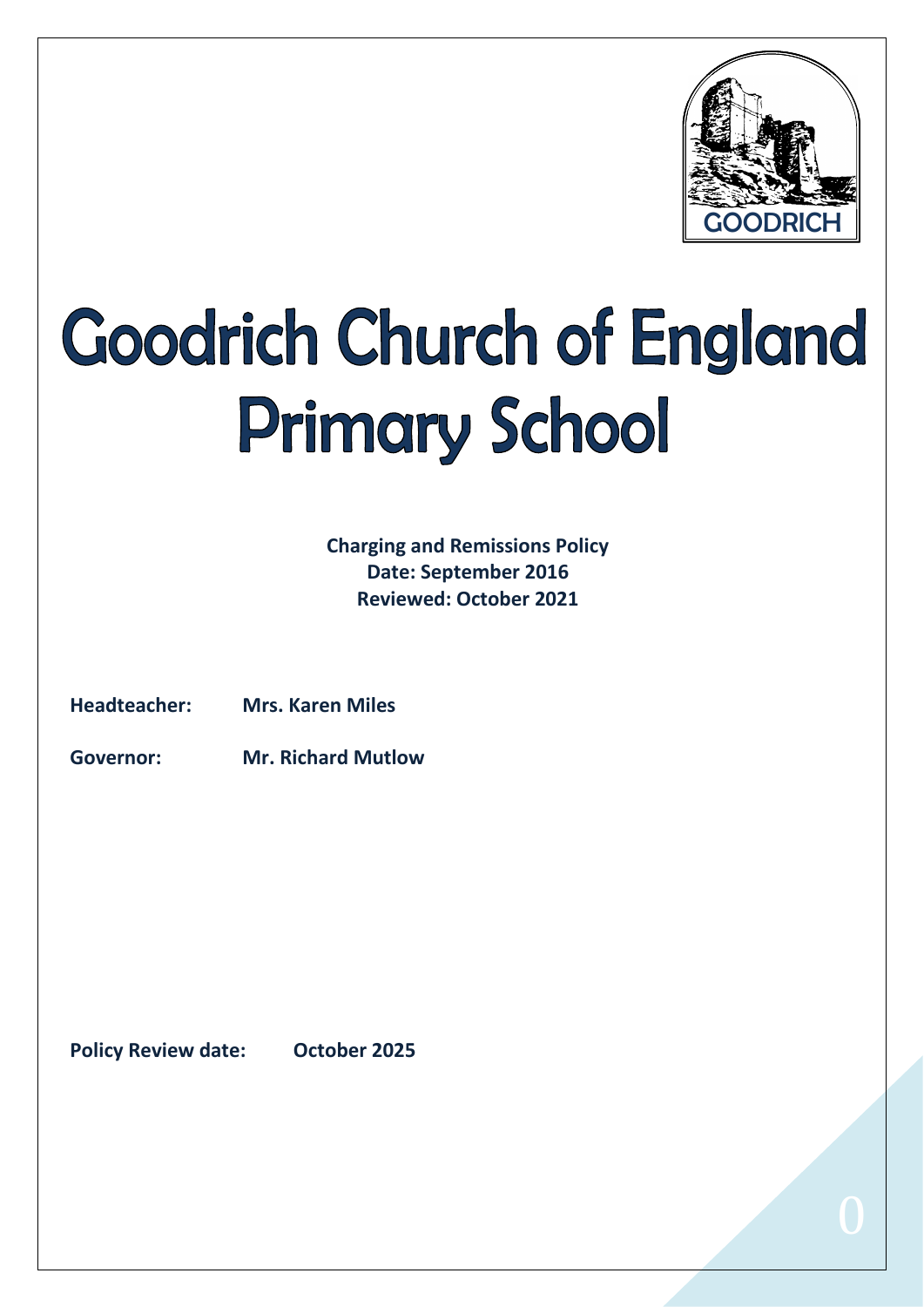# GOODRICH CHURCH OF ENGLAND PRIMARY SCHOOL **FINANCIAL MANAGEMENT CHARGING & REMISSION POLICY**

#### **SECTION 1 INTRODUCTION**

The School conforms to the LEA's charging policy, the DES Circular 2/89 and the Education Reform Act 1988: Charges for School Activities.

The Governing Board recognises the valuable contribution that the wide range of additional activities, including trips, clubs and residential experiences can make towards pupils' education. The Governing Board aims to promote and provide such activities both as part of a broad and balanced curriculum for the pupils of the school and as additional optional activities. However due to the limited funds in the delegated budget, the Governing Board reserves the right to make a charge in the following circumstances for activities organised by the school. The Governing Board will, from time to time, review and amend the categories of activity for which a charge may be made.

### **SECTION 2**

### **CHARGING FOR VISITS**

### **a) All Visits**

The visit organiser should always ensure that parents are notified as early as possible as to:

- the total cost of the visit;
- how much of the cost will come from school or LA funds (as in the case of field trips);
- how much each parent will need to pay or be asked to contribute towards the cost of the visit;
- how much spending/pocket money pupils will reasonably need (especially important for trips which involve a residential element);
- use of any surplus funds, i.e. will they be returned to parents or retained for future visits?

Early notification of the above is important as this allows parents to make financial preparations. Many parents find it helpful to gauge the value of the visit if they have information relating to the constituent costs of the visit, i.e. transport, accommodation, food, etc.

### **b) During Normal School Hours**

In all schools, except Independent Schools, visits which occur during school hours must be provided free of charge. However, parents can be asked to make a voluntary contribution towards the cost of the trip. In reality the value of the requested contributions equates to the total cost of the visit (or more to allow for those parents who cannot or will not contribute) and Pupils whose parents/guardians do not contribute cannot be discriminated against.

The Governing Board may offer to remit the full cost of full board and lodging for any residential activity which:

- takes place during school hours or;
- is not an optional extra (see following section for definition).

The decision to offer to remit board and lodging costs, as above, is subject to the parents of a pupil being in receipt of:

- Income Support;
- Income-Based Jobseekers' Allowance;
- Family Credit;
- Disability Working Allowance.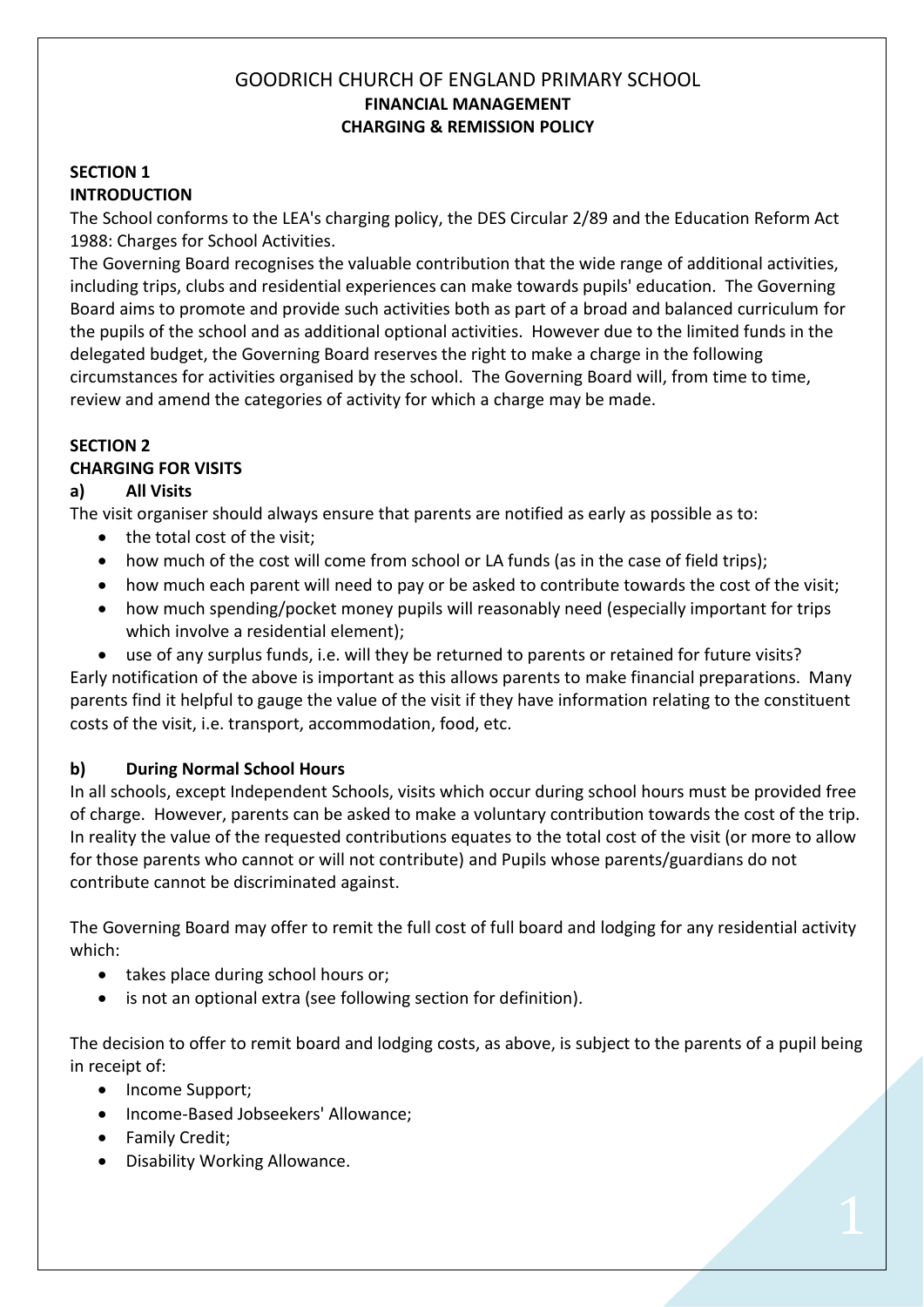Parental permission should be obtained in one of two ways:

i) Sample Parental Declaration. Parents sign a declaration which contains, e.g. I understand:

- that current legislation permits the School to ask for voluntary contributions towards the costs involved;
- that no pupil will be discriminated against on the grounds of inability to pay;
- ii) Signed Slip received back from parents:

A letter about the visit is sent out to parents and contains a reply slip (with space for parental signature) and also a section on meeting the costs of the visit, the essence of which is contained in the following example:

"All pupils will need to take a packed lunch with them. As we are travelling by coach, a small cost will be incurred. Current legislation permits us to ask only for voluntary contributions towards the costs involved. No pupil will be discriminated against on the grounds of inability to pay. A voluntary contribution of £\_\_\_ would be appreciated. ''

# **c) Outside Of Normal School Hours/Optional Extras**

The Headteacher can charge parents for board and lodging on residential visits as well as the full cost when a visit is deemed to be an 'optional extra'. An optional extra:

- falls wholly or mainly outside school hours, i.e. a residential trip during the school holidays is an optional extra.
- does not form part of the National Curriculum or the statutory requirements for religious education.
- is a club which incurs costs to the school in terms of resources or staffing.

The parents' agreement to meet the costs of an optional extra visit before that visit is planned in detail will always be obtained in writing. The stated cost of an optional extra visit must not include an element of subsidy for pupils whose families do not meet the full charge.

### **SECTION 3**

### **INDIVIDUAL INSTRUMENTAL TUITION**

The cost to the pupil for providing any instrumental tuition not part of normal Encore peripatetic provision. The fees for the peripatetic lessons are now collected by individual teachers.

### **SECTION 4**

### **INGREDIENTS/MATERIALS/EQUIPMENT (IN KIND)**

The Governing Board reserves the right to charge for ingredients, materials or equipment (or the provision of them by parents). We do however at Goodrich aim to include these costings within our Budget Planning.

### **SECTION 5**

### **BROKEN EQUIPMENT (REPLACEMENT)**

The Governors can allow the Head teacher to ask pupils and/or their parents to contribute towards the cost of replacement items where these were damaged or broken as a direct result of misconduct on the pupils' part. This does not in any way detract from the teaching staffs' duty to brief pupils thoroughly and to manage a calm and safe working environment for the pupils. At Goodrich we have a very small incidence of the above particularly through misconduct.